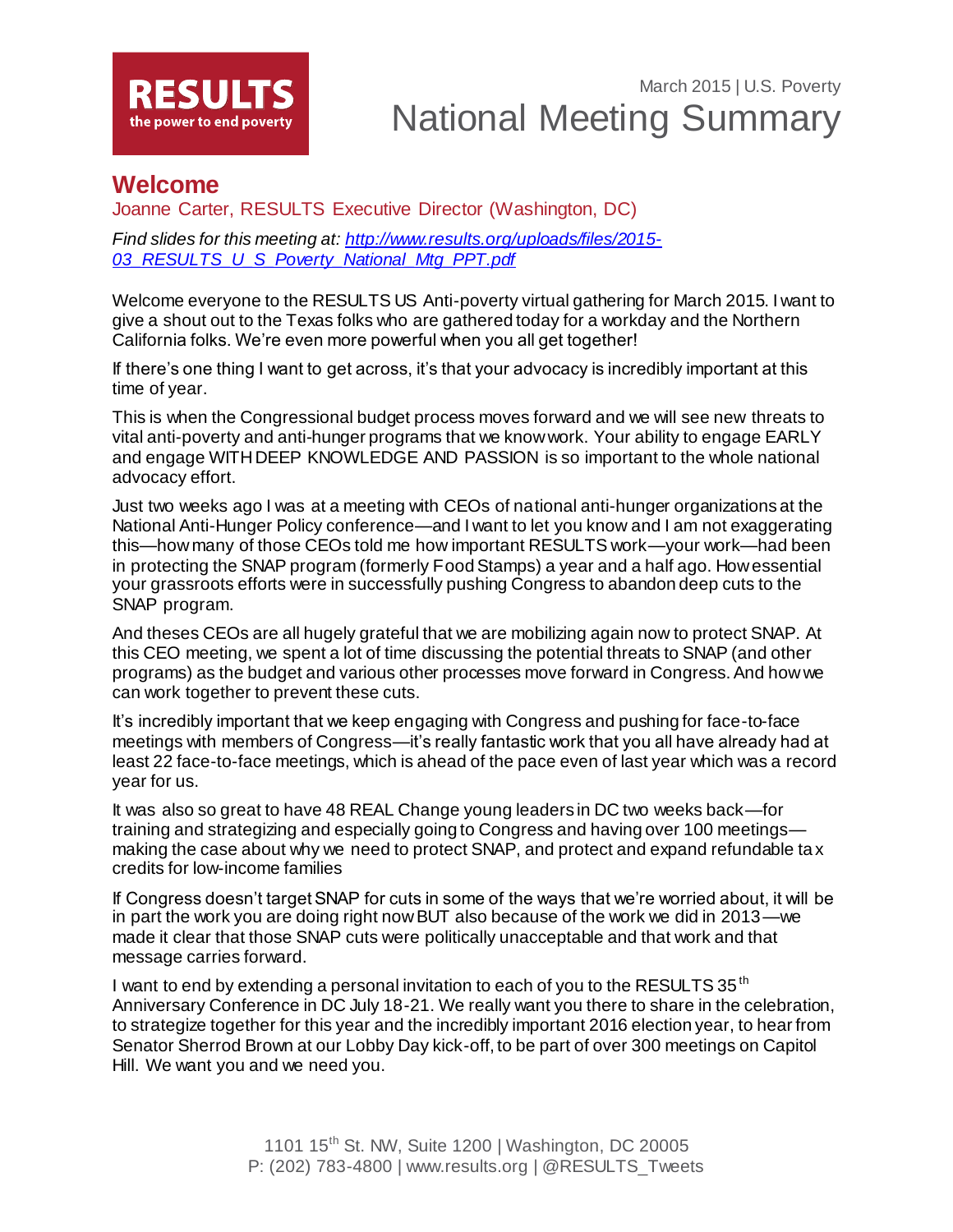Now I am going to turn the call over to our Director of Domestic Campaigns Meredith Dodson who is with our Texas folks in Houston, to introduce our very special guest Lindsay Koshgarian of the [National Priorities Project](http://www.nationalpriorities.org/) (NPP) who bring enormous knowledge of the budget process and how we can impact it.

## **Guest Speaker: Lindsay Koshgarian, National Priorities Project**

**Bio**

- Research Director at the National Priorities Project [\(www.nationalpriorities.org](http://www.nationalpriorities.org/))
- NPPs mission is to make our complex federal budget transparent and accessible so people can exercise their right and responsibility to oversee and influence how their tax dollars are spent.
- Lindsay researches education and workforce spending, social insurance and entitlement, spending, debt and deficits, and tax policy.
- Previously with the University of Massachusetts Donahue Institute
	- Led economic studies on workforce and education, housing markets and affordable housing, and federal and state spending initiatives.
- Bachelor's Degree in Physics from the University of Pennsylvania and a Master's Degree in Public Policy from UCLA.

### **Presentation** *(any italicized text has been added by RESULTS staff)*

- Overview of federal budget
	- $\degree$  2015 federal budget enacted last Dec and now we're already thinking about the 2016 budget
- Biggest chunk of budget is Social Security program & employment/labor
	- $\circ$  While we do expect to see some argument over Social Security this year (disability fund vs retirement fund), it won't be the biggest debate
- Health care, particularly Medicare and Medicaid is the  $2<sup>nd</sup>$  biggest portion
- Defense is 3rd biggest part of the budget; still very huge
- Everything else is very small in comparison
	- o Best known poverty programs are the small portions
- Difference between Mandatory and Discretionary programs
	- o Discretionary programs *(e.g. Head Start, WIC, NASA, national parks)* depend on annual budget process and "appropriations" of funds
		- **Funded primarily by income taxes**
	- o Mandatory programs *(Medicaid, SNAP, Medicare, farm subsidies etc.)* depend on eligibility rules and permanent "authorization of funds"
- Discretionary spending in 2015: \$1.11 trillion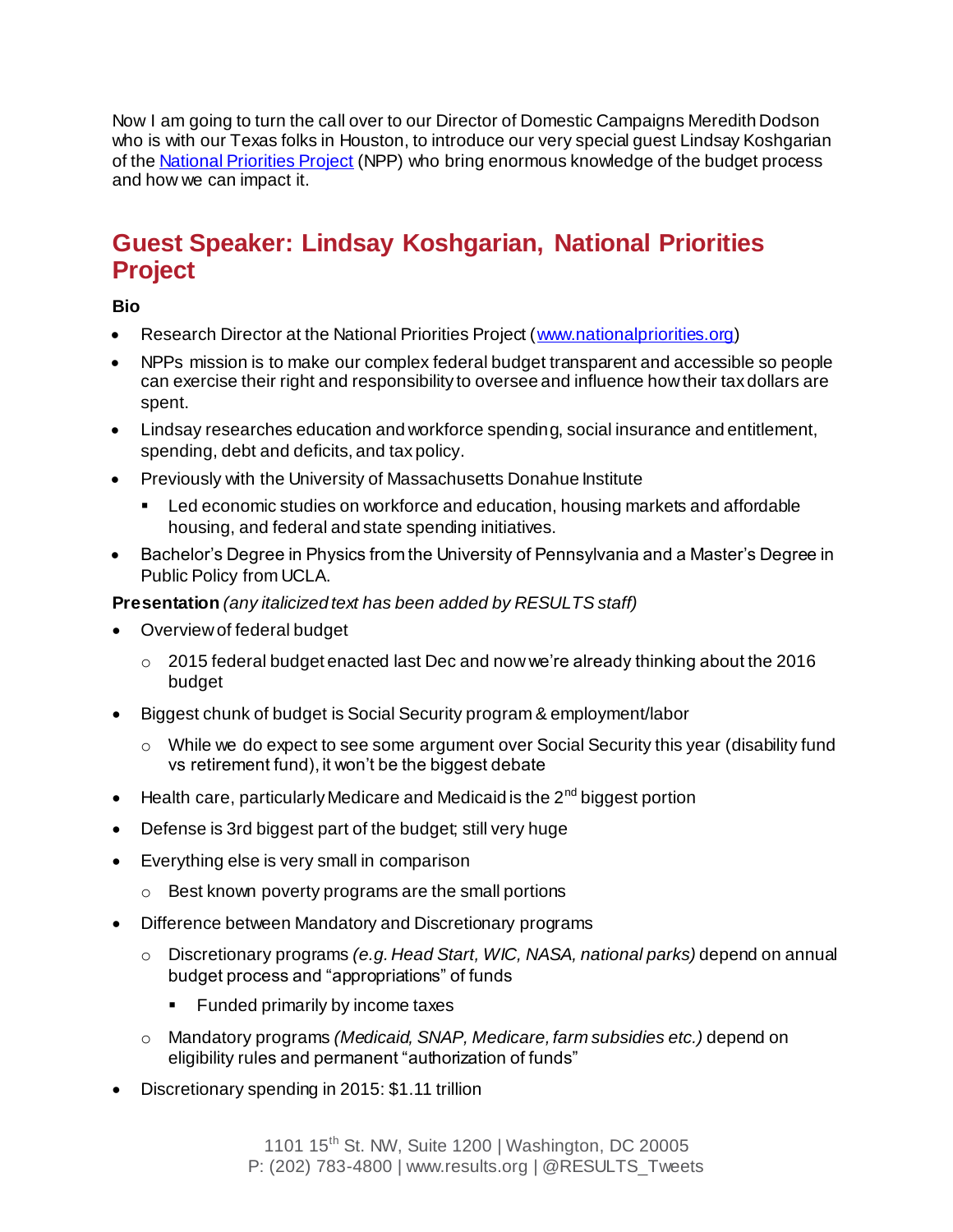- $\circ$  Congress should in theory enact 12 spending bills (rarely actually happens)
- o More than half of this spending goes to the military
- $\circ$  Education is only 6%; mostly goes to primary and secondary programs as well as some for higher education
- $\circ$  Tradeoff situation: An F35 Jet fighter has never seen combat and will likely never seen combat but has gone far over budget by the tune of \$7-8 billion/year.
	- For the same amount of money, we could also fund **one million Head Start slots** in a year
- Military vs non-military spending
	- $\circ$  Only time domestic program spending peaked above military spending was in 2009, at height of the recession.
	- $\circ$  Usually domestic programs doesn't ever come even close to military spending
- House and Senate will probably adhere to sequestration budget caps *(arbitrary budget cuts passed in 2011)* on paper
	- $\circ$  "On paper" part is a big caveat though
	- $\circ$  Overseas contingencies are not a part of these budget caps. Already the budget caps on military spending are very high but this separate spending makes it even higher than domestic programs
- Unfortunately the Murray-Ryan Budget plan, *which undid much of sequestration in 2014 and 2015 budgets*, expired this year so we will most likely be back to the original spending caps/cuts
	- $\circ$  This means sequestration comes back with blind cuts across the board
	- o If there's enough gridlock, then things that no one wants to see will happen *(many legislators do not like these arbitrary budget cuts)*
- In recent decades, it is extremely rare that the federal government has surpluses *(last surplus was at the end of Clinton presidency)*
- This year we're back to basically normal deficit levels
	- $\circ$  A lot of deficit hawks will say we need to cut this to nothing or that we're losing solvency
		- This is not historically the case
	- o 2.5 percent deficit is pretty much normal for US
- Revenue:
	- o Biggest source is individual income taxes (over half)
	- o 1/3 is Medicare and Social Security taxes
	- o 11 percent is only corporate tax
	- o We need to talk about revenue along with deficit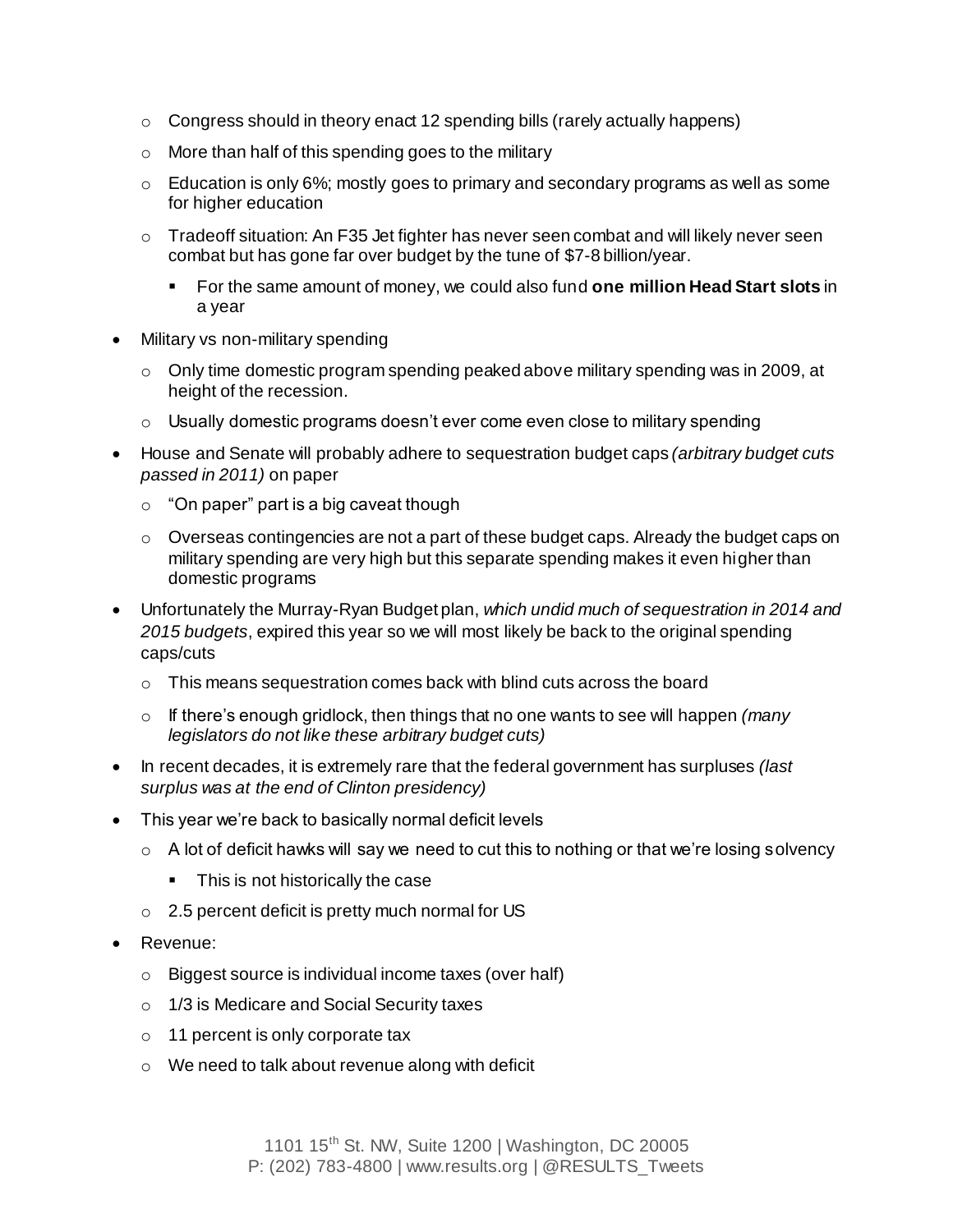- Corporate tax and income tax have diverged wildly and income tax is a much bigger piece than before
- Pew Center has a survey on Americans' priorities for government
	- $\circ$  76 percent of people's priorities say terrorism this category has bumped up in recent years
	- $\circ$  However, economy, jobs, education, and Social Security are always at the top, always constantly high on priorities.
- 70 percent of Americans were against SNAP cuts last year.
- We need to ask ourselves and Congress: which of the budgets currently proposed matches Americans' priorities best?
	- If you go to the NPP website [\(http://www.nationalpriorities.org/](http://www.nationalpriorities.org/)), can find the state smart [site](https://www.nationalpriorities.org/smart/) showing federal funding, federal aid to individuals, federal compensation for federal employees, federal contracts for each state
	- o Gauges what programs are the most important in your state
- [Tradeoff tool](https://www.nationalpriorities.org/interactive-data/trade-offs/): trading one program for another: what could you get if you shifted funds?
	- o Can also do this for your own state or local county
- [Tax receipt tool](https://www.nationalpriorities.org/interactive-data/taxday/): (2014 tax year this Tuesday, March 17)
	- $\circ$  Of the average taxes, how much goes to each program? Talks about specific programs (i.e. Military, SNAP, Medicaid, etc)
- Administration for Social Security spending comes from discretionary spending
	- o Small portion

# **U.S. Poverty Campaigns Legislative Update**

### Meredith Dodson, Director of U.S. Poverty Campaigns (calling from Houston, TX)

Reminder for our upcoming conversation: poverty and hunger still a very real problem for millions of Americans.

- Anti-poverty programs DO make a difference (Supplemental Poverty Measure), but we need to do more
- We can and should do better

#### **SNAP basics:**

- Primary defense against hunger in the U.S
- 2/3 of SNAP recipients are children/elderly/disabled

Government anti-hunger programs make a difference and are key

 Only 1 in 20 bags of food assistance comes from charitable donations; federal nutrition programs pay for the rest [\(Bread for the World](http://blog.bread.org/2014/10/americans-believe-government-can-do-more-to-combat-hunger.html))

#### **Budget process:**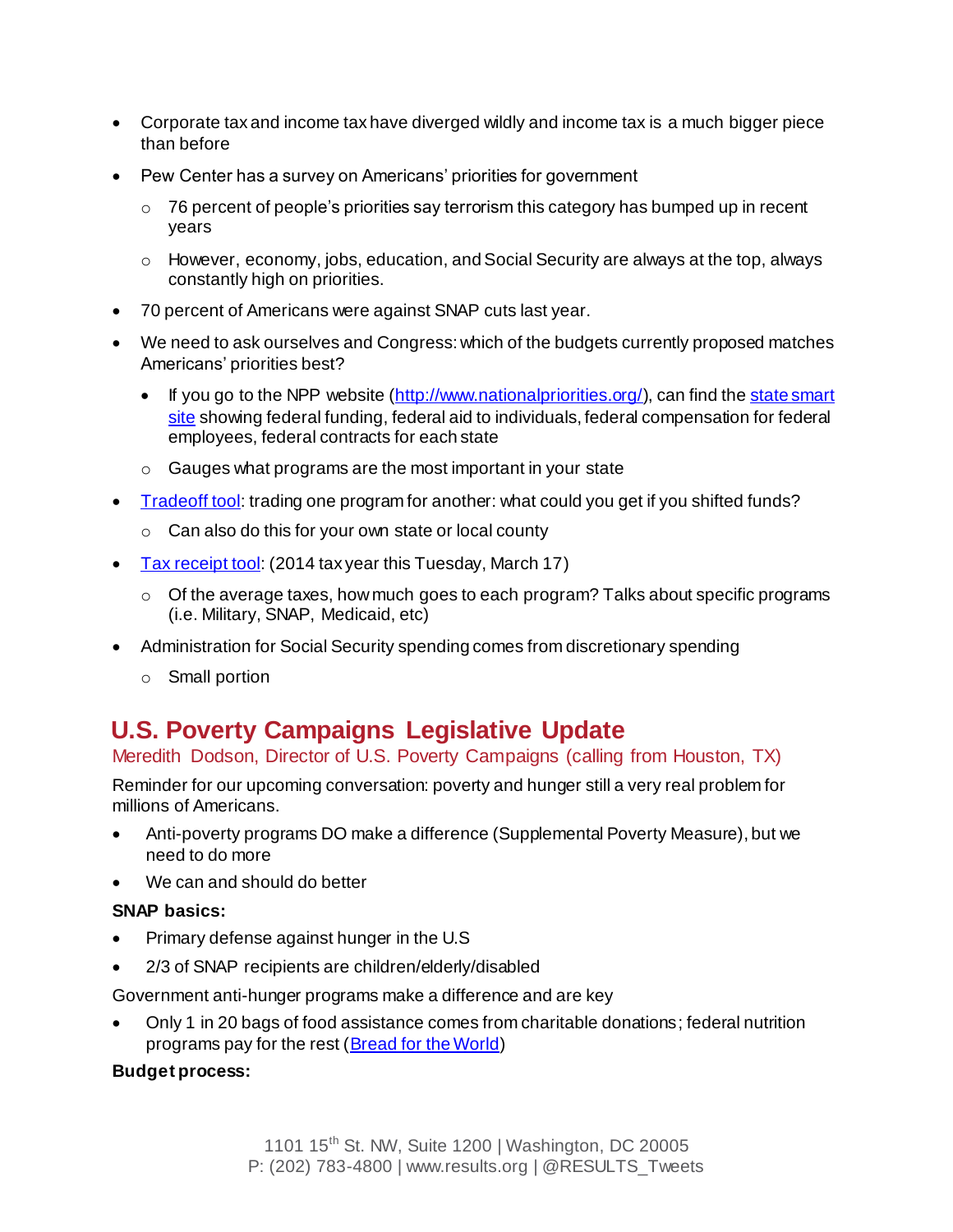- GOP budgets: want balance budget in 10 years with no new revenues, no significant savings in SS or Medicare, and increase defense spending
	- This means you have nowhere else to go other than non-defense discretionary and lowincome entitlement programs like SNAP and Medicaid
	- Still waiting for the 2016 GOP budget resolution but in 2014, the House GOP Budget ("Ryan Plan") got  $69\%$  of its cuts from programs for people with low or moderate incomes (slide)

#### **Budget Timing:**

- March 18-19 House and Senate Budget Committees consider their 2016 budget resolutions (called "markups")
- Week of March 23: House and Senator floor deliberation of budget resolutions
	- Senate will do a "vote-a-rama" on amendments to the plan (string of quick votes one after the other)
- March 28-April 12: House and Senate recess
- Mid-April- Congress will try to pass a final budget resolution
- Summer/Fall: House/Senate will try to pass reconciliation package

Decision on King vs Burwell (U.S. Supreme Court case on legality of subsidies in Obamacare) will be released on June 30th so reconciliation will likely not occur until after that

- In addition, Congress could also once again cut SNAP funding as a way to pay for Child Nutrition Reauthorization, as it did in 2010.
- Some in Congress are discussing broader "safety net reform", which could include dangerous structural changes to SNAP, Medicaid, and other programs (i.e. making them block grants to states).

#### **But there's good news…**

- Hearing rumors there will not be any Agriculture reconciliation instructions but if they do, Budget Committee recommends it but it is not binding.
- Why the shift?
	- Big pushback when House passed \$40 billion in SNAP cuts 1.5 years ago you helped make that happen (story re: House GOP in meeting last week). Reminder of the longer term impact of your work!
	- The outreach you've been doing in past few weeks, especially 100 REAL Change lobby meetings, has also helped
- BUT: disturbing report out Friday via Wall Street Journal saying that Congress may be looking to convert SNAP and Medicaid into block grants to the states, which would be terrible policy[: http://www.wsj.com/articles/senate-republicans-budget-targets-medicaid](http://www.wsj.com/articles/senate-republicans-budget-targets-medicaid-food-stamps-1426201369)[food-stamps-1426201369](http://www.wsj.com/articles/senate-republicans-budget-targets-medicaid-food-stamps-1426201369)
- Gotta keep up the pressure!

**TAKE ACTION:** Use the **RESULTS** Action Sheet to send letters to Congress, urging them to protect SNAP in budget negotiations[: http://tinyurl.com/protectSNAP.](http://tinyurl.com/protectSNAP) Or[, send an email](http://capwiz.com/results/issues/alert/?alertid=62580726) through our online action center[: http://tinyurl.com/onlineSNAP.](http://tinyurl.com/onlineSNAP)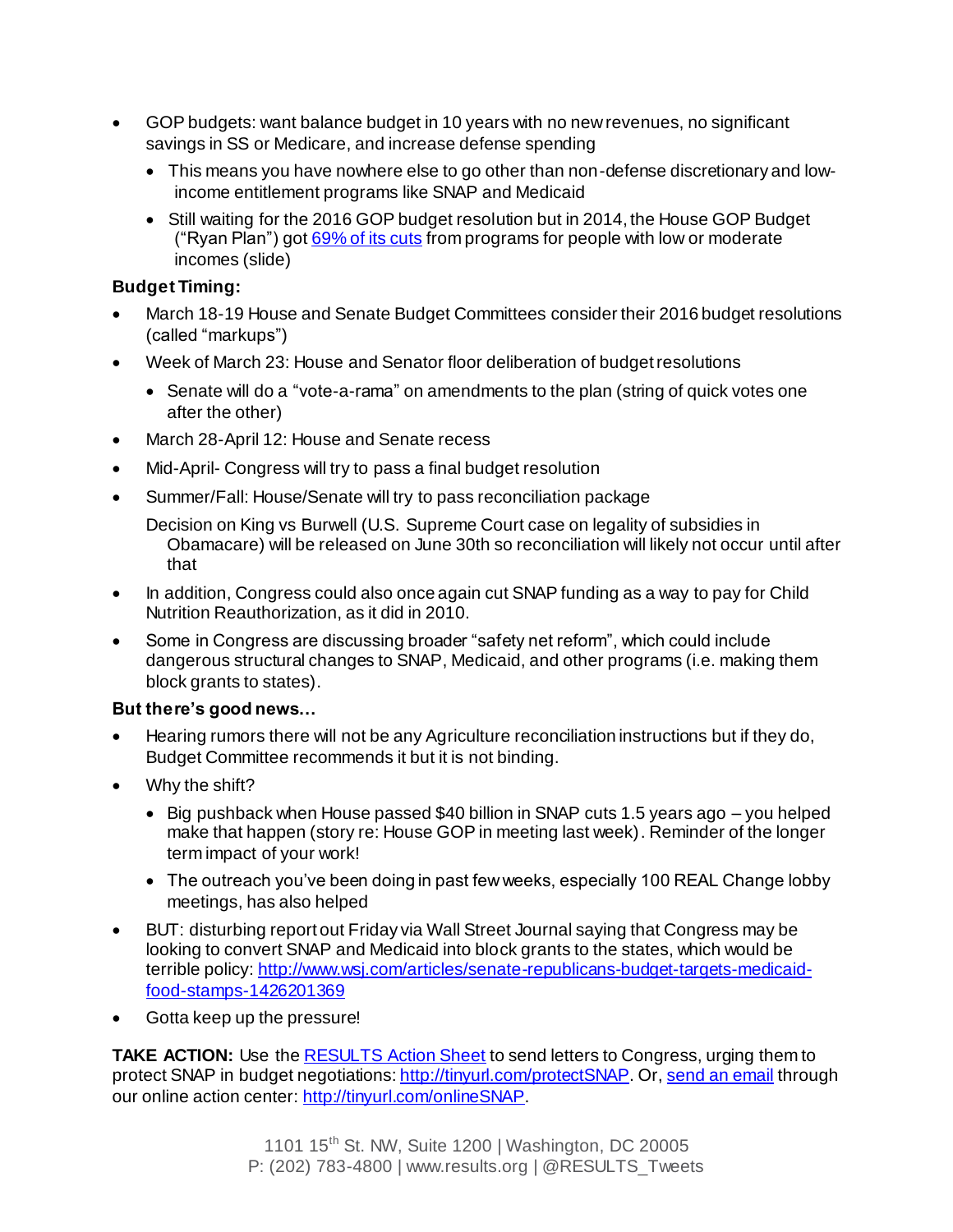Also, remember that **Congress will be on recess the first two weeks of April**.

- Request face-to-face meetings and attend town halls to talk about our issues [\(http://capwiz.com/results/issues/alert/?alertid=7268106&MC\\_plugin=2201](http://capwiz.com/results/issues/alert/?alertid=7268106&MC_plugin=2201))
- Contact Meredith Dodson for a lobby prep call before your meeting or town hall [\(dodson@results.org](mailto:dodson@results.org))
- Take copies of our **EITC/CTC** and **SNAP** Lobby Request Sheets
- After your meeting, tell us how it went by filling out our Lobby Meeting Report form: [www.tinyurl.com/RESLRF.](http://www.tinyurl.com/RESLRF)

#### **Quick EITC/CTC update** (not covered on call)

Over the past few years, many of you have done great work to make sure Congress extends certain provisions of the [Earned](http://www.results.org/issues/earned_income_tax_credit/) Income Tax Credit (EITC) and Child Tax [Credit](http://www.results.org/issues/child_tax_credit/) (CTC) that are set to expire in 2017. In particular, we've tied the discussion about the EITC/CTC provisions to the broader discussion in Congress on making permanent corporate tax breaks ("the extenders"). If these EITC and CTC provisions expire, over 16 million Americans will fall into poverty or deeper into poverty. We've also worked to increase the EITC for low-income workers without children in the home. In March 2014, President Obama proposed expanding eligibility for the EITC and increasing the EITC for these workers, and new House Ways and Means Chair Paul Ryan (R-WI) included an expansion of the EITC in his poverty report in July. As a strategy to build momentum, you added additional cosponsors to EITC/CTC bills in the last Congress, and some of you helped garner original cosponsors for similar legislation introduced in the House on March 4 [\(H.R.1286](http://capwiz.com/results/issues/bills/?bill=64205501)[/H.R.902\)](http://capwiz.com/results/issues/bills/?bill=64181791) and to be introduced shortly in the Senate.

## **March Action Training**

Jeff Olson, RESULTS Bernardsville, NJ Jos Linn, Grassroots Manager, U.S. Poverty Campaigns (West Des Moines, IA)

Until the actual budget proposals are passed, we have to be vigilant about protecting SNAP from cuts. Th[e March Action](http://www.results.org/take_action/march_2015_u.s._poverty_action/) focuses on calling the agriculture aides in your House and Senate offices to urging your members of Congress to stand up for SNAP with budget negotiations. The Action has talking points and background information to help you with your calls.

To help you prepare for these calls, this month's training will be a role play of a call to one of these aides. Use this information to prepare for you calls and see additional resources below to help with your conversations.

#### **Role Play of [Call to Agriculture Aide](http://www.results.org/take_action/u.s._poverty_laser_talk_talking_to_an_aide_about_protecting_snap/)**

Volunteer: Hello, may I speak to the aide who works on hunger or agriculture issues?

*Aide: This is Jos, I'm the aide.*

Volunteer: Hello Jos, my name is Jeff Olson. I live in Bernardsville, NJ. And am a constituent of Rep. Jones. I was hoping you had a few minutes to talk about the Supplemental Nutrition Assistance Program or SNAP.

*Aide: Yes I do, Mr. Olson. Please go ahead.*

Volunteer: Jos, are you familiar with the SNAP, which is the new name for food stamps?

*Aide: I'm familiar with the program, yes, but I'm not an expert on it.*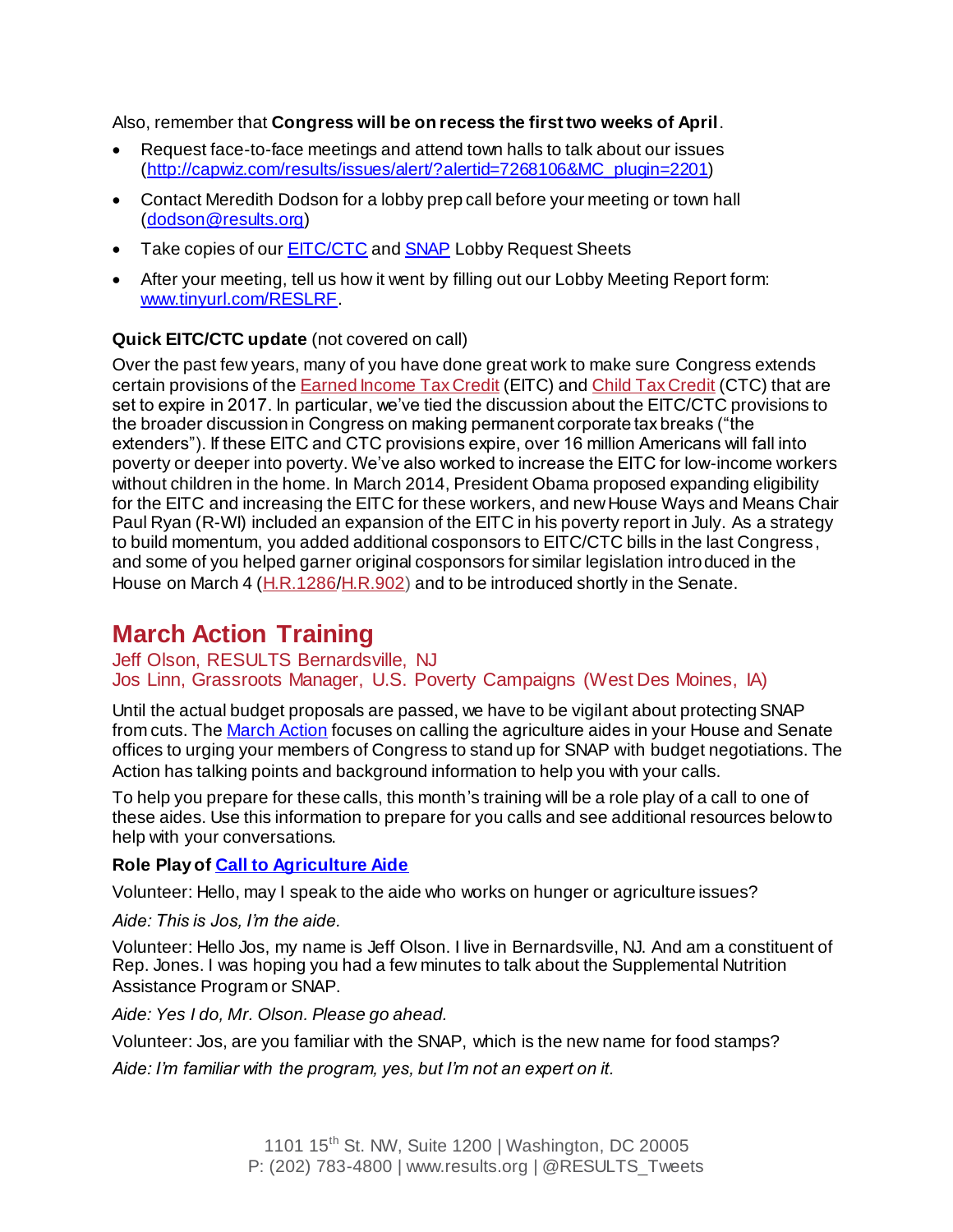Volunteer: Then you probably know that SNAP is the largest anti-hunger program in the U.S. Hunger is still a big problem in our country and i[n New Jersey.](http://www.cbpp.org/files/2-26-15fa/NJ.pdf) Between 2011 and 2013, over 11 percent of New Jerseyans were food insecure. That's why SNAP is so critical. In 2014, over 46 million people – including 1 of every 10 New Jerseyans – received SNAP benefits. And it really helps. The U.S. Census reports that in 2013, SNAP lifted nearly 5 million people out of poverty around the country.

#### *Aide: Yes, we do know that SNAP has its benefits for the people properly on the program.*

Volunteer: I'm calling because I am very concerned that budget negotiators may try to impose SNAP cuts in the fiscal year 2016 budget. Considering we just passed a new Farm Bill last year, which already included cuts to SNAP, it's frustrating to me that Congress would once again consider cutting this vital program. Is Rep. Jones aware of these risks?

*Aide: The Congressman is not on the Budget Committee but he knows that in this fiscal environment, we have to keep everything on the table. You are correct that SNAP helps a lot of people but spending for the program has also skyrocketed in the last few years. We can't afford these bigger and bigger spending programs.*

Volunteer: I recognize that SNAP spending has been higher lately, but that's by design because of the greater need caused by Great Recession. SNAP was specifically designed to respond to changes in the economy. It expands when times are bad to keep families afloat and then contract when things get better. In fact, SNAP spending has started to go down because the economy is showing improvement. If that continues, **SNAP** spending will continue to drop over [the next decade.](http://www.cbpp.org/cms/?fa=view&id=4054)

#### *Aide: But with all those people now getting SNAP, there's the risk of dependency. Why work hard to find a job if the state will take care of you?*

Volunteer: First, in New Jersey, 70 percent of SNAP recipients are children, the elderly, or the disabled, so they can't work. That's the same for the rest of the country. Second, 45 percent of people on SNAP are in families who already work. Third, do you know how much SNAP benefits are?

#### *Aide: Not off the top of my head.*

Volunteer: The average person in New Jersey gets \$1.34 per meal. That translates into \$276 per month for the average household in 2013. A full-time minimum wage job pays four times that; I think you'd be hard pressed to find lots of people choosing SNAP over a job. Plus, people on SNAP are on it for an average of onl[y 8-10 months](http://www.mannafoodbank.org/hunger-101/fns-facts-myths/). They go *on* when things are tight, and then go *off* when they get back on their feet. That is exactly what we what we want; A program that people use only when they need it.

#### *Aide: Yes, but how do we know these people really need it. We can't have just anybody getting SNAP. SNAP has a fraud problem.*

Volunteer: I strongly disagree with your there. The fraud rate for SNAP in only one percent. 99 percent of SNAP benefits go to eligible households. That's not something we should demonize; it's something we should celebrate. If SNAP were a corporate program, people would be holding it up as a model of efficiency. The truth is that despite all the rhetoric we hear on TV and the internet, SNAP works, and we need to make sure it keeps working.

#### *Aide: So Mr. Olson, what exactly are you wanting?*

Volunteer: I would like for him to weigh in with Budget Committee members and urge them to leave SNAP cuts or efforts to make it into a block grant to states out of the Budget Resolution. Specifically, urge them not to assign budget cuts to the Agriculture Committee, which would end up as cuts to SNAP. Will you ask him to do that?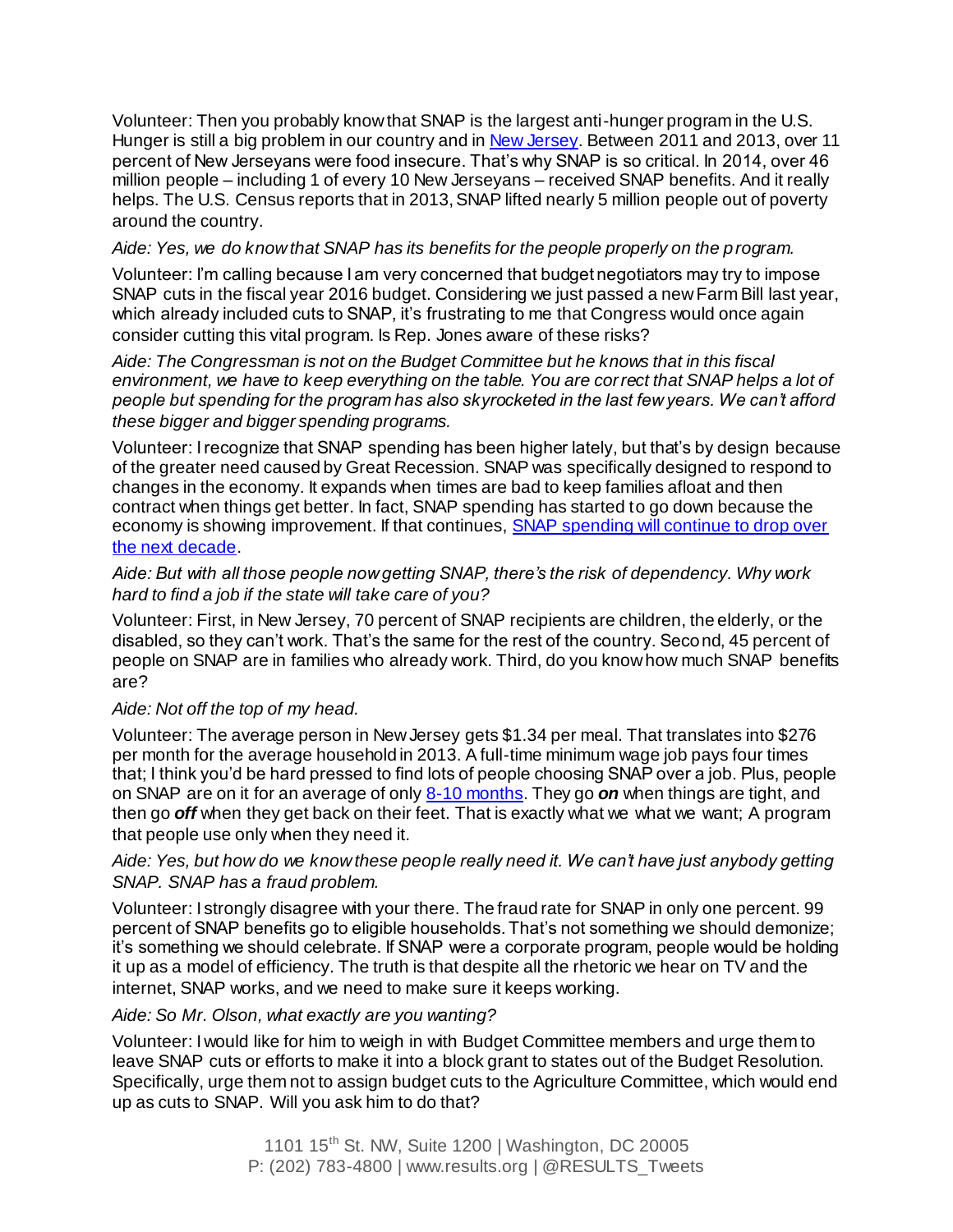*Aide: I will certainly tell him what we've discussed and see what he says. I cannot promise he'll talk to them. He has some serious concerns about SNAP, which I've expressed in our conversation.*

Volunteer: That's a start, Jos. I appreciate it. May I follow up with you in a few days to see what he says? And if he is still hesitant, would you be willing to share his specific objections so we can better understand his position? Maybe we could discuss this with Rep. Jones directly, if that would be possible

*Aide: That's fine. I should get to talk to him later this week. If you call me Friday morning, I can give you feedback. As for talking to the Congressman directly, I can mention it to him but he's got a pretty busy schedule.*

Volunteer: Great. I'll call you at 10:00am ET on Friday, if that works for you. Thank you, Jos.

*Aide: That's fine, Mr. Olson. I'll talk to you then.*

Here are some resources to help you take action this month:

- **March Action Sheet: [http://www.results.org/take\\_action/march\\_2015\\_u.s.\\_poverty\\_action/](http://www.results.org/take_action/march_2015_u.s._poverty_action/)**
- **RESULTS SNAP E-mail Action Alert**: [http://capwiz.com/results/issues/alert/?alertid=64169986&MC\\_plugin=2201](http://capwiz.com/results/issues/alert/?alertid=64169986&MC_plugin=2201)
- **Poverty Data by State and Congressional District** from TalkPoverty.org: [www.talkpoverty.org/poverty](http://www.talkpoverty.org/poverty)
- **State fact sheets on SNAP** from the Center on Budget and Policy Priorities: <http://www.cbpp.org/cms/?fa=view&id=3886>
- **Sample conversation with agriculture aide**: [http://www.results.org/take\\_action/u.s.\\_poverty\\_laser\\_talk\\_talking\\_to\\_an\\_aide\\_about\\_prote](http://www.results.org/take_action/u.s._poverty_laser_talk_talking_to_an_aide_about_protecting_snap/) [cting\\_snap/](http://www.results.org/take_action/u.s._poverty_laser_talk_talking_to_an_aide_about_protecting_snap/)
- **Contact information for members of Congress and their staff:** <http://capwiz.com/results/dbq/officials/>

If you have questions or need help with taking action this month, please don't hesitate to contact Jos Linn [\(jlinn@results.org](mailto:jlinn@results.org)) or Meredith Dodson [\(dodson@results.org](mailto:dodson@results.org)) for coaching and assistance.

## **Shares**

### Sarah Miller, RESULTS St. Louis and 2014-15 REAL Change Fellow

My name is Sarah Miller and I'm a REAL Change fellow. I am a 6th grade social studies teacher in St. Louis and also the group leader for the St. Louis group. I am so grateful that I attended the REAL Change Mid-year Retreat a couple weekends ago. I learned a lot of helpful information about how the budget process works and why SNAP is in danger which was so helpful in taking it back to my group and explaining why this is so important. Meredith also presented a really powerful image of why the Earned Income Tax Credit is so crucial - that for every \$1 American Europeans have, American Africans have 6 cents! Secondly, I got a chance to catch up with other REAL Changers about the work we do. Third, we had time to get ideas and plan our event for this March to raise awareness / do something about threats to SNAP AND promote RESULTS, too. Last, lobby day was amazing. I sat in two meetings - with top aides working with my senators - and told them how much I see programs like SNAP affecting education. Because I'm a teacher, I was able to give them personal examples - like a story about how parents ask us to recommend their child for summer school so that their child receives free or reduced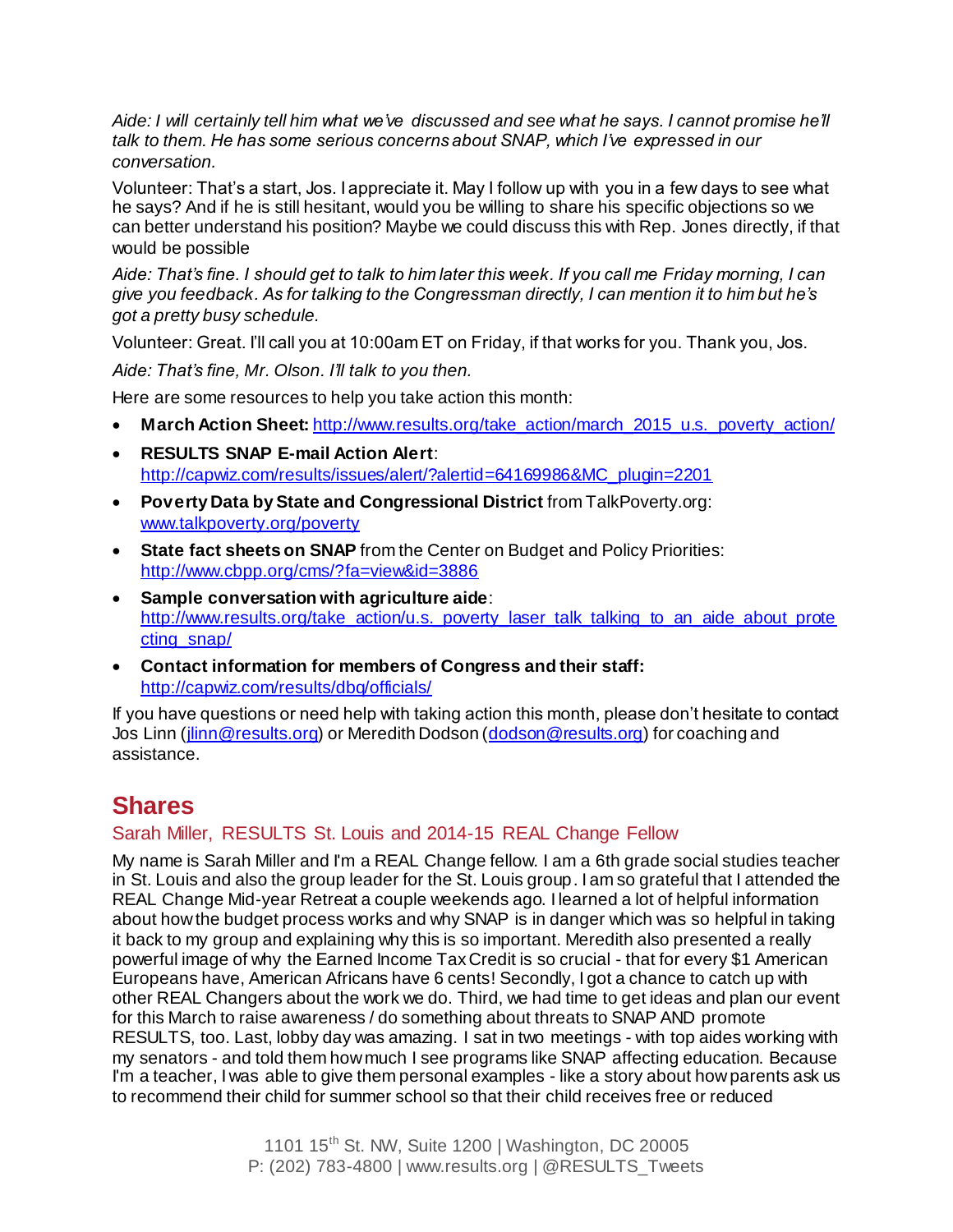breakfast and lunch for another month during the summer. I know when my students have eaten and when they haven't based on their behavior and ability to focus. I know that education improvement is a buzz word in this political arena so the more loudly we speak about the ways that food affects education, I think the more power we can get with some of our more skeptical senators.

I also want to give a shout-out to the REAL Change experience in general. It is an amazing experience and totally worth it! I hope you will apply for this year'[s REAL Change Program](http://www.results.org/realchange).

## Reba Carethers, RESULTS Houston and 2014-15 REAL Change Fellow

The REAL Change retreat was informative and motivational. The retreat tied together nicely the behind the scene with the on the ground work we have been doing. I never truly appreciated the effort that went into creating and passing bills/policies/laws. Now that I know I feel even more motivated to advocate for an end to poverty by demanding that we protect the programs that are designed to alleviate poverty. For me, Real Change provides the tools and support in order for me to become an efficient advocate. I can confidently email or walk up to my member of Congress (MoC) and say "No one's quality of life should be determined by where they are born, or no child should die of vaccine preventable diseases, or please do not support cutting funding to a program that lifts 5 million people out of poverty." Whereas before I never would have known the name of my MoC. I would never have known that their vote matters in terms of legislation. More importantly, I never would have known they care about what we, as constituents in their district, have to say. Real Change revealed to me a platform I did not know existed. I truly believe that poverty is unjust and man-made and can be undone by the actions of human beings. I think what we all do is a prime example of human action working to undo unjust poverty.

### Anita Lee, RESULTS San Fernando Valley, CA

Hi, I'm Anita Lee from the San Fernando Valley Domestic Group and I want to share with you about our regional workday with Meredith in February.

RESULTS advocates from Sunny Southern California met on a VERY rare rainy day to plan, learn and strategize for our groups coming year. Come back soon Meredith, please bring more rain. Members from Inland Empire, San Diego, Los Angeles and Orange County represented their groups.

Some of the things we covered:

- Goals and campaigns for the year and our strategies to convince our representatives to protect SNAP and expand and secure EITC and CTC.
- We talked to coordinate a legislative and Media strategy and how to work with local newspapers.
- Domestic Campaigns Racial Wealth Gap, EITC, CTC and working with Senate offices.
- We received an update on Global Campaigns and talked about the miracle of vaccinations.
- We had a board update and also talked about what to expect at the International Conference and how to set up Lobby visits beforehand.
- Fundraising, Social Media & Publicity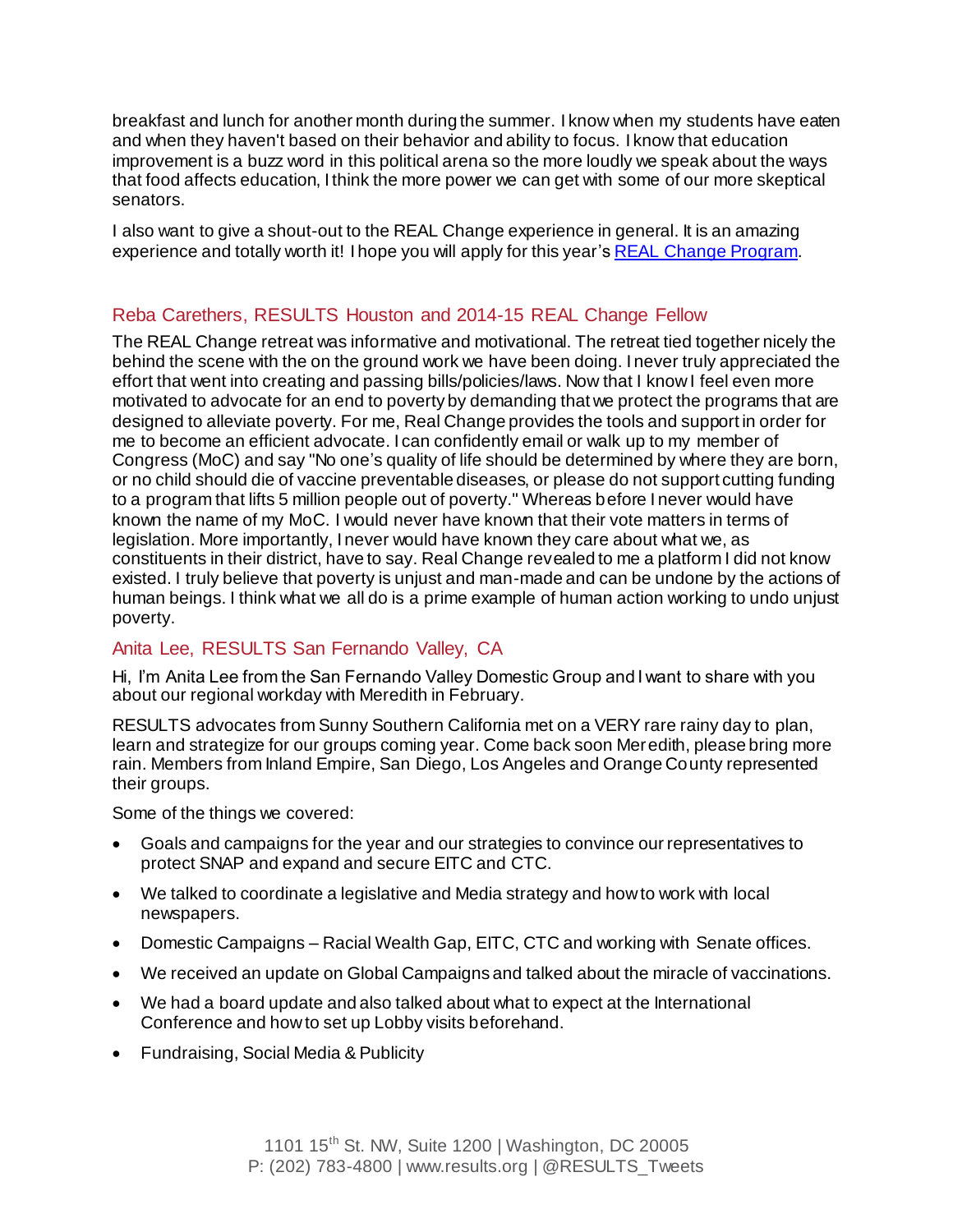I'm so grateful that we are having these regional workdays once a year because it's that connectedness and support from others in our state on the same mission. I think of SoCal RESULTS friends as my extended family… my ride or dies.

## **Announcements**

### Tade Mengesha, RESULTS 2015 Congressional Hunger Fellow (Washington, DC)

My name is **Tade Mengesha**, our 2015 Congressional Hunger Fellow. I started last week and will working with our U.S. Poverty Team through the summer. I am a native of the Denver, CO area and a graduate of Northwestern University where she studied social policy. I spent the first six-months of her Hunger Center Fellowship working for a hunger and health program in Seattle, where I researched and evaluated how the organization's meals program impacted the health outcomes of its clients. I will spend the next six months working on hunger and tax policy with us here at RESULTS. Welcome, Tade!

- **Don't forget to register to atten[d 2015 RESULTS International Conference](http://www.cvent.com/events/results-2015-international-conference/event-summary-6e6e2b145a02421a805078305ffdcb1f.aspx?i=56691988-9e64-4a4d-a50c-becd3e82afa3)**. This is the biggest event of the year for RESULTS, giving you the chance to hear from world-renowned speakers, get top-notch policy and advocacy trainings, and make your voice heard directly with your members of Congress. We've already lined up som[e amazing speakers](http://www.cvent.com/events/results-2015-international-conference/custom-19-6e6e2b145a02421a805078305ffdcb1f.aspx?i=56691988) including economist Jeffrey Sachs, advocate and "Nun on the Bus" Sister Simone Campbell, and long-time congressional ally Sen. Sherrod Brown, with more exciting speakers to be announced soon. And now is the best time to register. If you are an active RESULTS volunteer, your registration is only \$100! What are you waiting for? Registration is now open. Go to the [RESULTS website](http://www.results.org/events/IC_2015/) and register today! You won't regret it.
- Also, if you are age 18-28, **please consider applying for ou[r REAL Change Fellowship](http://www.results.org/realchange)  [Program](http://www.results.org/realchange)**. We heard some great shares on today's call about this year's class. REAL Change is a year-long fellowship program for young leaders we hope will become the next generation of RESULTS advocates and organizers. As part of the program, REAL Changers attend the **RESULTS** International Conference (with most of their expenses covered by the fellowship) and then put what they've learned into action back in their home communities. This is an amazing opportunity. Visit the **RESULTS Real Change page** on our website and apply today! Applications are due by April 25.
- Remember that the House and Senate will be on recess March 28-April 12. If you have not submitted or followed up on your face-to-face meeting requests, please do so now to see if you can get on their calendar. If you do get a meeting scheduled, please let Meredith know so she can schedule a lobby prep call with you. And when you do have a meeting, please make sure to fill out our Lobby Meeting Report form [\(www.tinyurl.com/RESLRF](http://www.tinyurl.com/RESLRF)).
- **Kristy Martino will be in Alabama, Georgia, and North Carolina next week**.
	- o **Birmingham on March 16**: Casual meet up at th[e Urban Standard](http://urbanstandard.net/), (2320 2nd Ave N) between 7:00 – 8:30pm CT.
	- o **Atlanta, GA on March 17**: Group start meeting at 6:00 pm at th[e Atlanta-Fulton Public](http://www.afpls.org/central-library)  [Library, Central Branch](http://www.afpls.org/central-library) (One Margaret Mitchell Square) in the 3rd Floor meeting room.
	- o **Durham, NC on March 19:** RESULTS an[d MomsRising](http://www.momsrising.org/) will host "Putting Working Families First: Building a Fair Tax Policy for All", an evening of discussion, training, and taking action. It will also be the start of a new U.S. Poverty group. The event is 6:00 – 7:30 pm ET at **Full Frame Theatre**, 320 Blackwell Street #101 in Durham, NC.